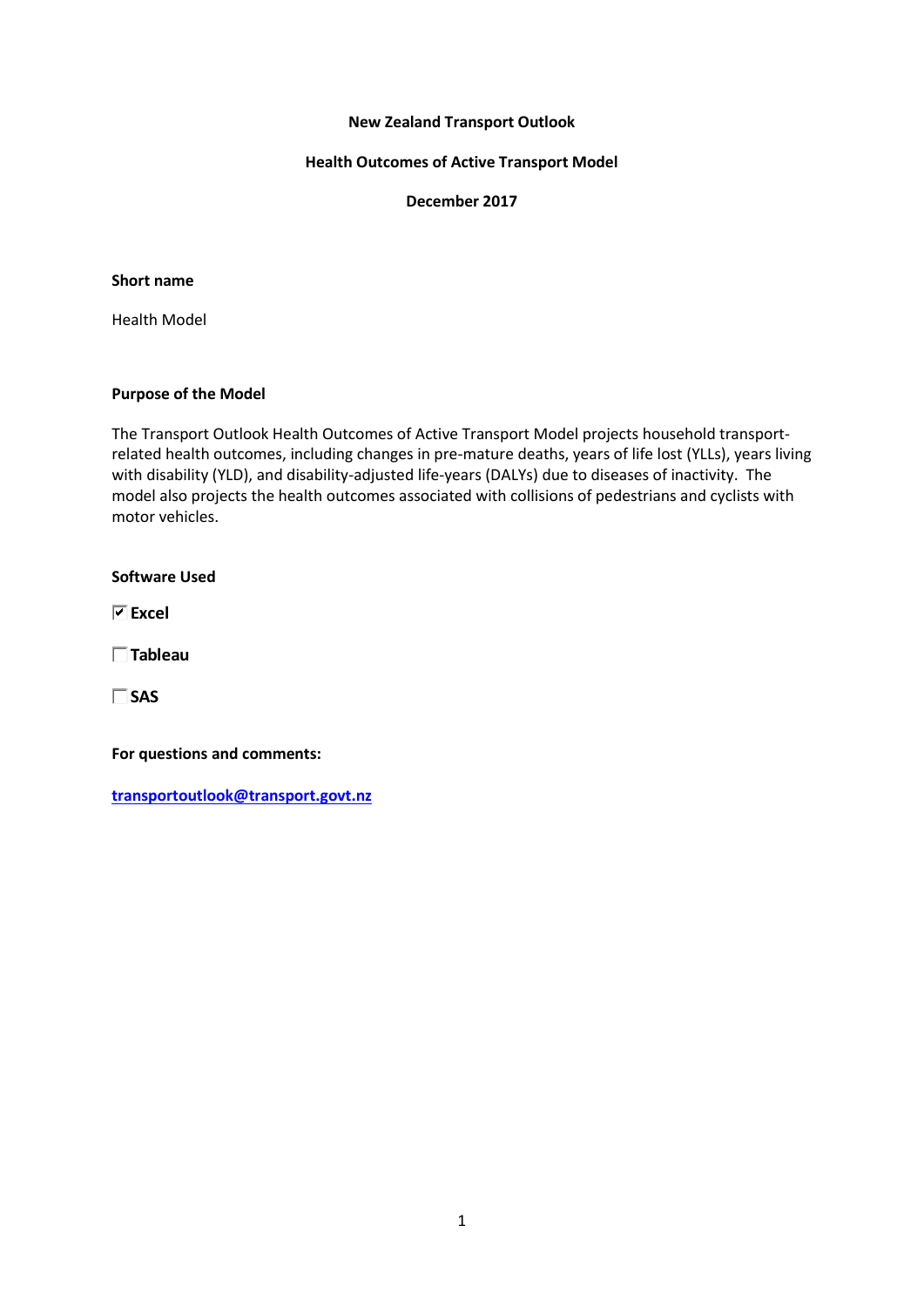### **New Zealand Transport Outlook**

## **Health Outcomes of Active Transport Model**

# **1. At a high-level, what does this model do?**

**.** 

Low physical activity is associated with increased risk for a range of diseases, including cardiovascular disease (heart attacks and stokes), diabetes, dementia, breast and colon cancer, and depression. Active transport modes such as walking and cycling can help reduce the risk and enhance health outcomes. The Transport Outlook Health Outcomes of Active Transport Model projects household transport-related health outcomes, including changes in pre-mature deaths, years of life lost (YLLs), years living with disability (YLD), and disability-adjusted life-years (DALYs) due to diseases of inactivity. The model also projects the health outcomes associated with collisions of pedestrians and cyclists with motor vehicles.

The model uses 2012/13 physical activity levels as the baseline. Results for a scenario are expressed as differences in health outcomes for 2042/43 physical activity levels for the scenario compared to physical activity levels for the baseline. There are two broad sets of health outcomes, each of which assumes like population sizes and age/sex distributions for both the scenario and baseline physical activity levels. One shows the differences in the health outcomes assuming the population size and age/sex distribution as of 2012/13. The other shows the differences in health outcomes assuming the 2042/43 population size and age/sex distribution hypothesised in the scenario.

For example, if we assume a 2012/13 population size and age/sex distribution, then the change in deaths for the 'Staying Close to the Action' scenario reflects deaths for a 2012/13 population size and age/sex distribution assuming every age/sex group exercises as they would under the Staying Close to the Action Scenario in 2042/43 compared to deaths for a 2012/13 population size and age/sex distribution assuming every age/sex group exercises as they actually did in 2012/13.

The 2012/13 population size and age/sex distribution assumption may be used to provide an applesto-apples comparison of scenarios that may have quite different 2042/43 assumed populations and or age/sex distributions. However, the 2042/43 population size and age/sex distribution assumption would model the actual overall impact of physical activity for each scenario.

The model was adapted for the Ministry of Transport by the School of Public Health at the University of Otago. It is based on the Integrated Transport and Health Impact Modelling Tool (ITHIM) produced by James Woodcock et al at the Centre for Diet and Activity Research at the University of Cambridge, United Kingdom<sup>1</sup>. The ITHIM has previously been adapted to a number of countries and regions worldwide. More technical details can be found in the report prepared by Keall et al<sup>2</sup>.

<sup>1</sup> Woodcock J, et alEdwards P, Tonne C, Armstrong BG, Ashiru O, Banister D, et al., "Public health benefits of strategies to reduce greenhouse-gas emissions: urban land transport", Lancet, 374:1930 – 1943. <sup>2</sup> Michael Keall, Ed Randal, Jagadish Guria, and Alistair Woodward, "Health outcomes projected from Transportation Modelling for the New Zealand Transport Outlook", August 2016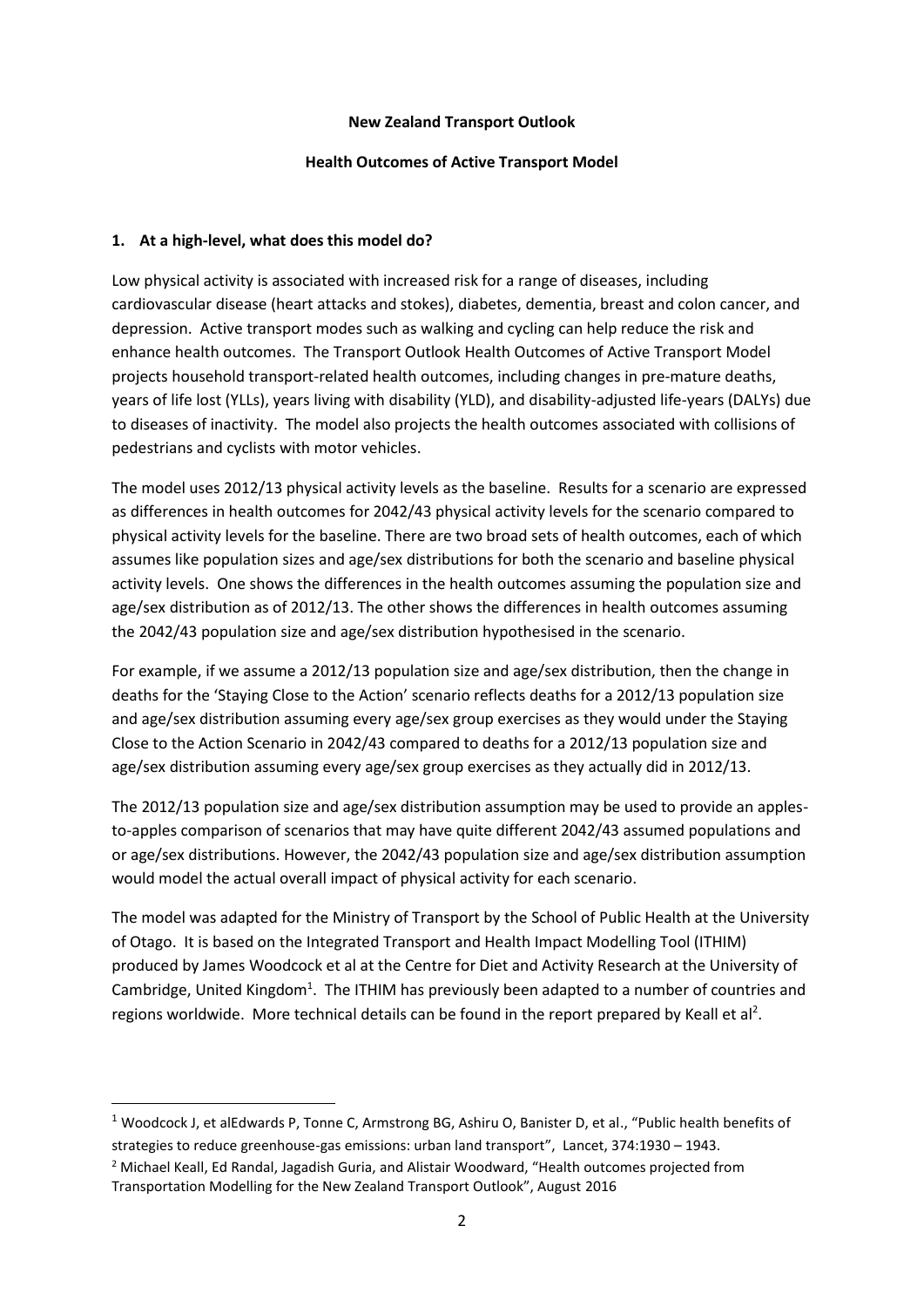# **2. Where do I find the model results?**

This is a spreadsheet model, with all scenarios capable of being modelled in a single workbook. The scenario for which results are displayed is determined by the scenario number specified in cell Y1 on the "user page" sheet. Refer to Table 1 for the scenario number corresponding to each scenario name. In the case of the 'What If' scenario, the user can enter their own assumptions about active transport use in the 'Visions person' sheet, cells O59, O64, O67 and O69. The Ministry of Transport has not tested or used the 'What If' feature.

## **Table 1: Alternative scenarios**

| Scenario number | Scenario name                           |
|-----------------|-----------------------------------------|
|                 | Baseline 2013                           |
|                 | Base Case 2043                          |
|                 | Scenario A: Staying Close to the Action |
| R               | Scenario B: Metro-Connected             |
|                 | Scenario C: Golden Triangle             |
|                 | Scenario D: @Home in Town and Country   |
|                 | What if                                 |

The major health outcomes are displayed in the "Health summary" sheet. This sheet shows two tables. The top table shows the differences in health outcomes assuming the population size and age/sex distribution as in 2012/13. Row 11 shows the difference in number of pre-mature deaths, row 21 the difference in YLLs, row 31 the difference in YLDs, and row 41 the difference in DALYs. Columns AC (for males) and AD (for females) in these rows show total differences in health outcomes resulting from the specific diseases shown to the left. Columns AE (for males) and AF (for females) show differences in health outcomes based on an all-cause mortality methodology. Note that these are two different modelling approaches and their health outcomes are not directly comparable. In the *Transport Outlook: Future State*, we have used the specific diseases methodology, which is generally more conservative.

The bottom table presents the same health outcomes assuming the population size and age/sex distribution in 2042/43 for a specific scenario. Row 55 shows the difference in number of premature deaths, row 65 the difference in YLLs, row 75 the difference in YLDs, and row 85 the difference in DALYs. Columns AC and AD in these rows show total differences in health outcomes resulting from the specific diseases shown to the left. Columns AE and AF show differences in health outcomes based on an all-cause mortality methodology.

In the same sheet, columns AE to AH from row 116 to 118 show the health outcomes associated with collisions of pedestrians and cyclists with motor vehicles assuming the population size and age/sex distribution as in 2012/13. Columns AE to AH from row 120 to 122 show the health outcomes associated with collisions of pedestrians and cyclists with motor vehicles assuming the population size and age/sex distribution in 2042/43 for the specific scenario. The "Travel Summary" sheet (top left table) shows average distance travelled (in km) by mode per capita in a time period for the different scenarios. If the value in cell I2 is 1, the time period will be one day and the distances shown will be distance per day. If the value is 7, they will be distance per week. If the value is 365, they will be distance per year.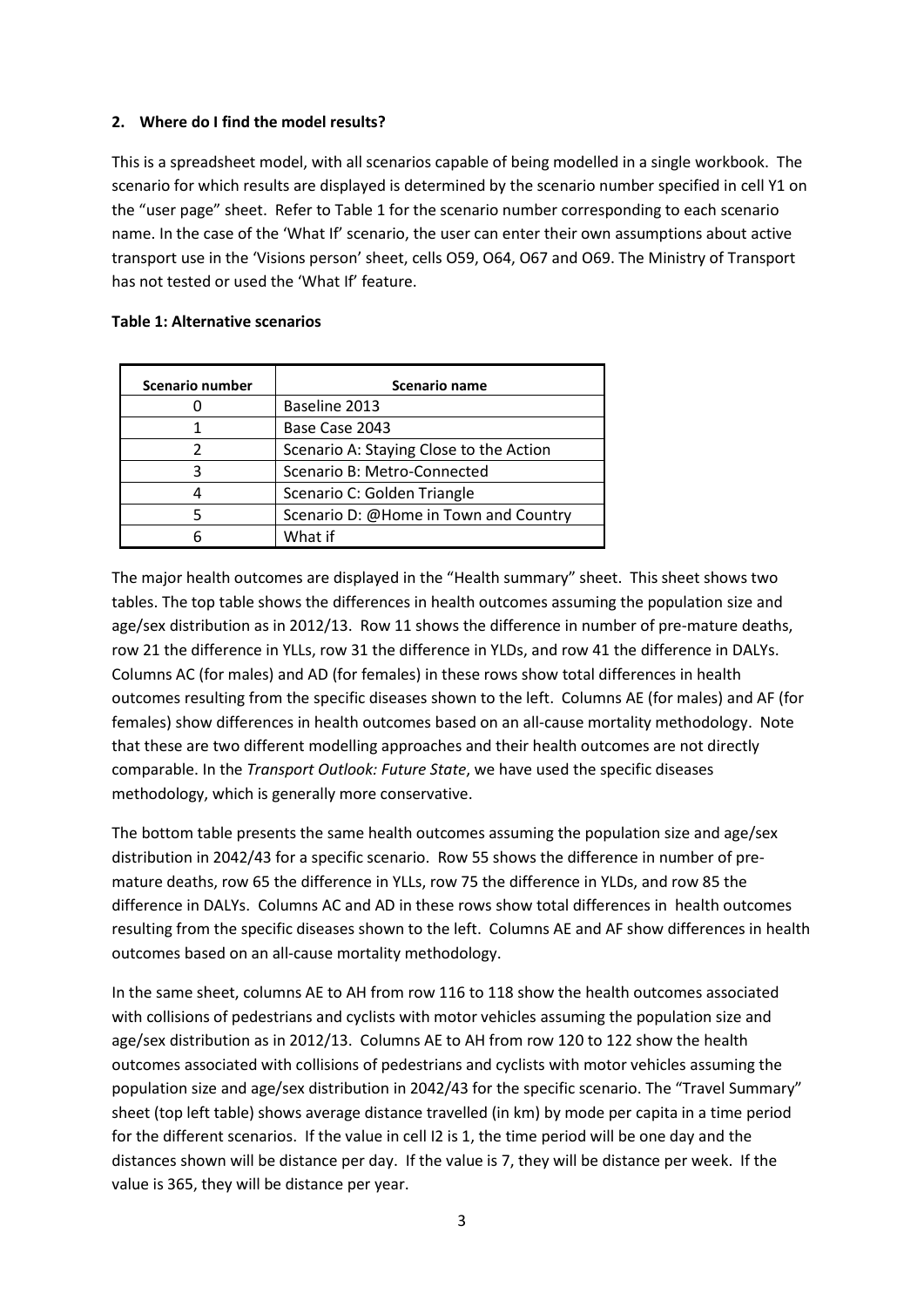# **3. What are the inputs to this model and where do they come from?**

A key input are the per capita mean daily travel times and distances for the various travel modes, which are found in the "MoT Travel Input" sheet. For the baseline, these are found in column E, while for the five alternative scenarios, they are found in columns I to M. These figures may be derived from the results of the separately-documented Transport Outlook Household Travel model, with the values in these cells typically linked to values from that model.

Another key input are the national population projections. The 2013 national population estimate may be found in cell E21, while national population projections in 2042/43 for the different scenarios are found in their respective columns of row 21. These figures typically come from the separately-documented population and GDP assumptions file, with values in these cells typically linked to values in that file. We have used Stats NZ's medium population projection for the Base Case, Staying Close to the Action, and Metro-Connected scenarios, and Stats NZ's high population projection for the Golden Triangle, and @Home in Town and country scenarios.

We also need a distribution of the population by age and sex as a percentage of the total population for the different scenarios. For 2012/13, these are found in column R, rows 49-64 of the 'Calibration Data' sheet. The 2042/43 projections are found in column U in the "Scenario Data" worksheet. Rows 40 to 55 are for the Base Case; rows 107 to 122 for the Staying Close to the Action scenario; rows 174 to 189 for the Metro-Connected scenario, rows 241 to 256 for the Golden Triangle scenario, and rows 308 to 323 for the @Home in Town and Country scenario. We have used data from Stats NZ's Subnational population projections, by age and sex, 2013(base)-2043.

The 'user page 2' sheet shows the per capita mean daily walking and cycling travel times for each age-sex group, as a ratio to that of females aged 15-29. This data comes from the New Zealand Household Travel Survey.

The GBDNZ sheet shows the baseline New Zealand health outcomes (deaths, YLLs, YLDs, and DALYs) for each disease and each age/sex group from the Global Burden of Disease database.<sup>3</sup>

Other data, including parameters relating the burden of each disease to activity levels (in the 'Phy activity RRs' sheet) and non-travel-related activity (in the 'Non travel METS' sheet), were inherited from the original overseas version of the model and have not been changed.

Operation of the model is controlled from the "user page" sheet. On this sheet there are several options to be selected. First, the shape of the physical activity risk function to be applied is specified in cell R36. The shape of this function determines the relationship between the amount of physical activity and disease risk. The relationship is generally believed to be non-linear, with the greatest relative risk reduction accruing to those moving from sedentary to moderate activity levels. We have generally assumed a "power 0.5" relationship, that is, risk is reduced with the square root of the amount of physical activity.

Second, the travel time/distance data to be used for the baseline is specified in cell R38. If this parameter is set to zero, the model will use New Zealand Household Travel Survey data from the "Calibration Data" sheet. If the parameter is set to one, the model will use data from the "Scenario

**.** 

<sup>3</sup> [http://www.healthdata.org/gbd/data.](http://www.healthdata.org/gbd/data)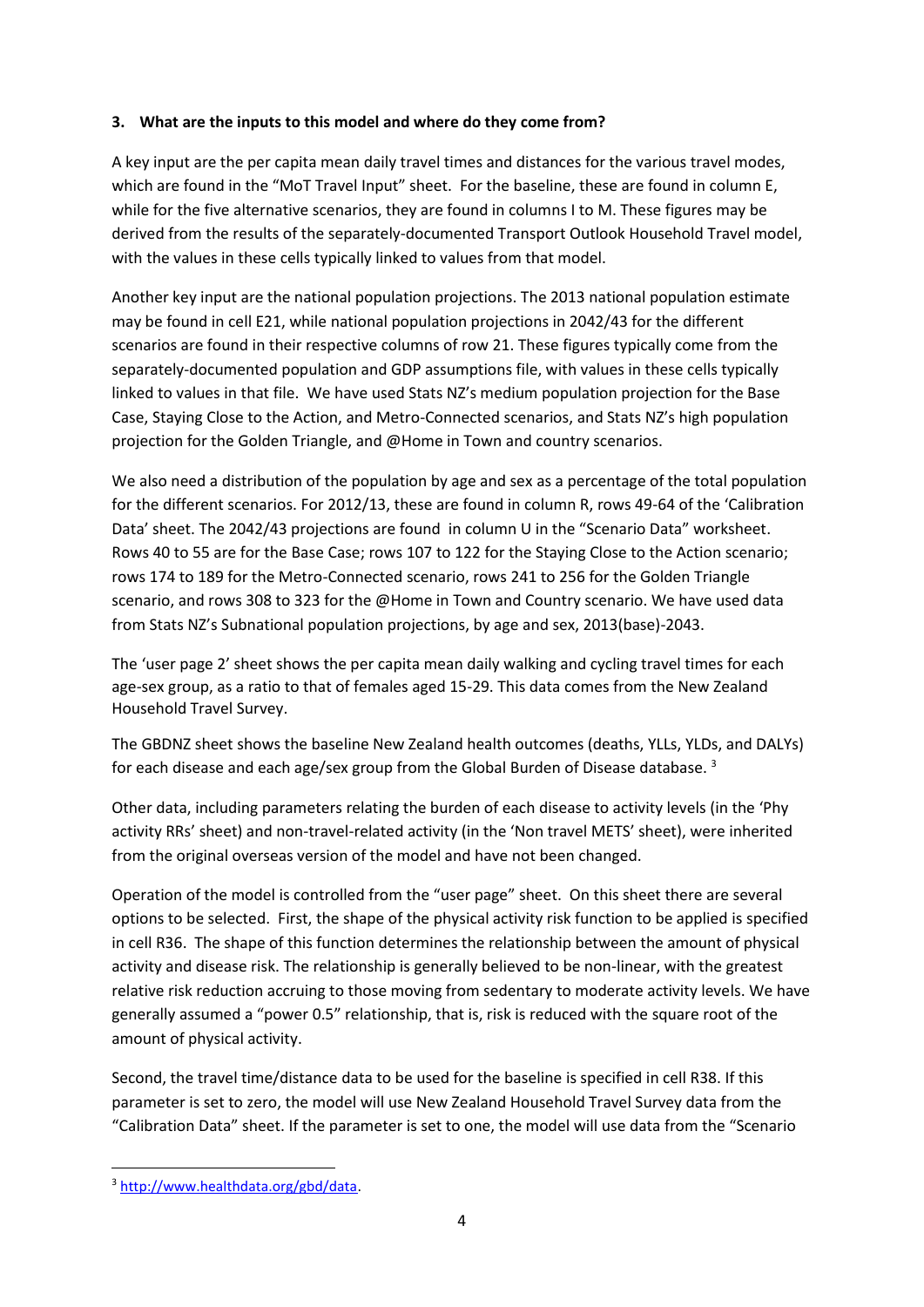Data" sheet as the baseline, which in our case comes from the Transport Outlook Household Travel Model. The two datasets are very similar, but for consistency, we have always set this parameter to one.

Third, the age/sex distribution of the population used to calculate activity levels by age/sex group from the population-wide average and to calculate the 2042/43 health outcomes in the bottom table of the 'Health summary' page is specified in cell R39. This option does not affect the age/sex distribution used to calculate the health outcomes from the given activity levels in the top table of the 'Health summary' tab, which is always that of the actual 2012/13 population. If this option is set to one, then the projected 2042/43 population age/sex distribution is used. This is the normal setting that we have always used.

If this parameter is set to zero, the actual 2012/13 population age/sex distribution is used calculate activity levels by age/sex group from the population-wide average and to calculate the 2042/43 health outcomes for the given activity levels in the bottom table of the 'Health summary' page . Setting this parameter to zero may be used to see what the health outcomes would be if there were no change in the age/sex distribution between 2012/13 and 2042/43—that is, to separate the impact of population growth from the impact of population ageing.

Note that, in the model, activity level by age/sex group is a function of the age/sex distribution. The reason is that the population-wide average activity level is specified for the scenario, and it must be the weighted average of the activity level of each age/sex group. So changing the age/sex distribution of the population without changing the population-wide average activity level usually means that the activity level of some age/sex groups must change. In particular, if young people tend to exercise more, and the population gets older between 2012/13 and 2042/43, then switching from a 2012/13 age/sex distribution to a 2042/43 age/sex distribution requires some, or (in the model) all, age/sex groups to have more activity. For this reason, switching the parameter to zero to use a 2012/13 age/sex distribution will typically *increase* deaths and other adverse health outcomes, as activity levels decrease.

Fourth, the scenario walking and cycling time ratios are specified in cell R40. If the data is entered into the "Scenario Data" sheet and the option is set to one in cell R40, the ratios of walking and cycling times specific to the scenario are used, otherwise the baseline ratios are used. We have always used option one.

Finally, the source of benefit/harm to be modelled can be selected in cell R41. Here the user can choose whether to model the impacts of PM2.5 air pollution or physical activity effects alone or together. If both physical activity and PM2.5 effects are to be modelled double-counting of effects can occur. Instructions on how to adjust for this can be found in rows 113-117 of the "Health Summary" sheet.

We have always use option two, which models the impact of physical activity alone. The baseline PM2.5 data currently in the 'air pollution' sheet is for California, and we have not attempted to use the model to analyse the impact of PM2.5 pollution.